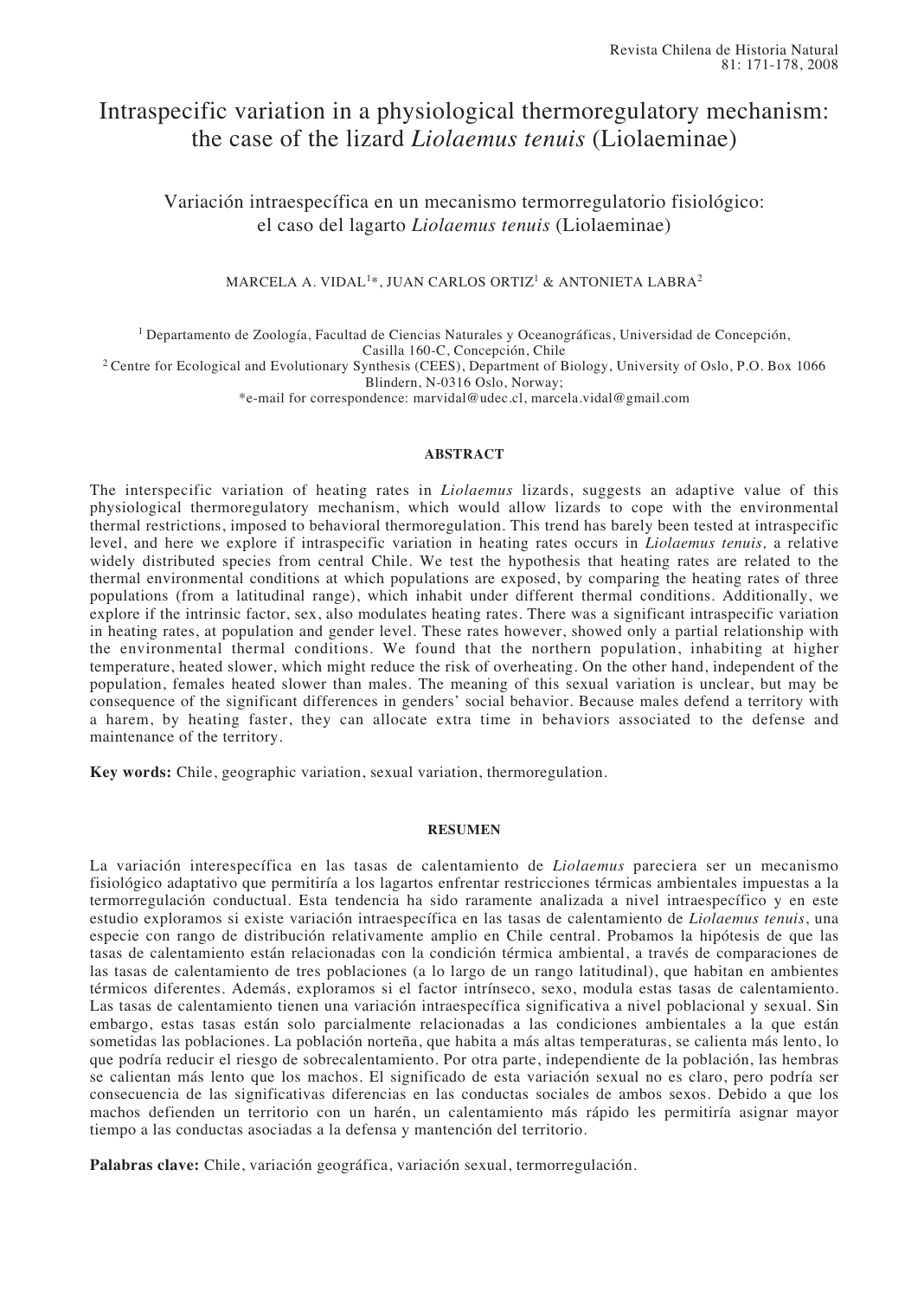## **INTRODUCTION**

Body temperature is the most significant physiological variable that affects ectotherms fitness, because it modulates mainly all their behavioral and physiological performances (Huey & Stevenson 1979, Bennett 1980, Huey 1982, Atkinson 1994). Squamate reptiles, as other ectotherms, have evolved a high diversity of thermoregulatory mechanisms to cope with the heterogeneity in the thermal environments, allowing animals to attain and maintain adequate body temperatures (Labra & Vidal 2003, Kiefer et al. 2007). The main type of thermoregulatory mechanisms is behavioral, e.g., changes in the daily activity patterns, or changes in the microclimate used to thermoregulate (e.g., Labra et al. 2001). Nevertheless, behavioral thermoregulation can be supported by physiological mechanisms, such as variations of the heating and cooling rates (e.g., Bartholomew 1982, Dzialowski & O'Connor 1999); animals that live at lower temperatures tend to heat faster (e.g., Díaz et al. 1996). On the other hand, morphological mechanisms such as variations in color patterns can also help behavioral thermoregulation; animals living at lower temperatures tend to be darker, which would favor faster heating rates (Clusella-Trullas et al. 2007).

Interspecific variations in the heating rates of *Liolaemus* lizards can be consider an adaptive physiological thermoregulatory mechanism, to cope with restrictions imposed to behavioral thermoregulation, since species of the high altitude (lower temperature but higher radiation), heated slower (Carothers et al. 1997). Remarkable, this trend has barely been explored at intraspecific level, even considering that many *Liolaemus* species are widely distributed (Donoso-Barros 1966, Veloso & Navarro 1988), and their populations are submitted to different thermal environments (e.g., Labra 1998, Ibargüengoytía & Cussac 2002). The exception comes from the study that included two populations of *L. fabiani*, inhabiting different thermal environments; the population submitted to a lower environmental temperature showed faster heating rates (Labra et al. 2001), which in fact is opposed to what Carothers et al. (1997) found. To contribute to unravel the adaptive trends of the *Liolaemus* heating rates, here we explore the possibility

that other *Liolaemus* species show intraspecific variation in heating rates, testing the hypothesis that populations submitted to lower environment temperatures have faster heating rates (e.g., Díaz et al. 1996, Labra et al. 2001). We measure heating rates in different populations (distributed across a latitudinal range) of a common species from central–south Chile, *Liolaemus tenuis*. This is a small lizard (adult snout-vent lengths range between 50 and 60 mm), arboreal, with a wide geographic distribution, from sea level up to 1,800 m, and from 31 to 39° S (Donoso-Barros 1966, Veloso & Navarro 1988). On the other hand, Labra & Bozinovic (2002) reported that the reproductive conditions affected the heating rates of two *Liolaemus* species from central Chile, *L. monticola* and *L. fuscus*. However, since it is unclear if the sex *per se*, and not the reproductive condition, affects physiological thermoregulation, our second aim is to determine if there is a sexual variation in the heating rates of *L. tenuis*.

## MATERIAL AND METHODS

During spring-summer of 2001-2002 lizards were collected at different sites in Chile (Fig. 1, Appendix 1), although based on similarities of the localities thermal conditions we established three major populations: northern (semi-arid Mediterranean region), central (sub-humid Mediterranean region), and southern (humid Mediterranean region) (sensu di Castri 1968, Fig. 1). The annual mean maximal air temperature of each site was 21.8, 19.7, and 17 °C, respectively (di Castri & Hajek 1976). This type of thermal measurements, although broad, has been show to be a good predictor of the thermoregulatory physiology of *Liolaemus* (Labra 1998). Lizards were transported to the laboratory (Universidad de Concepción), and just before experiments they were weighted  $(±)$ 0.1 g). Heating rates were measured in all individuals, as was previously described (Labra et al. 2001, Labra & Bozinovic 2002). Briefly, lizards were affixed with tape to a pasteboard by their extremities, to prevent movements. They were cooled down in a freezer to a body temperature of 14 °C. Thereafter, animals were placed in an incubator with still air (no thermal exchange by convection), at  $37 \pm 0.5$  °C.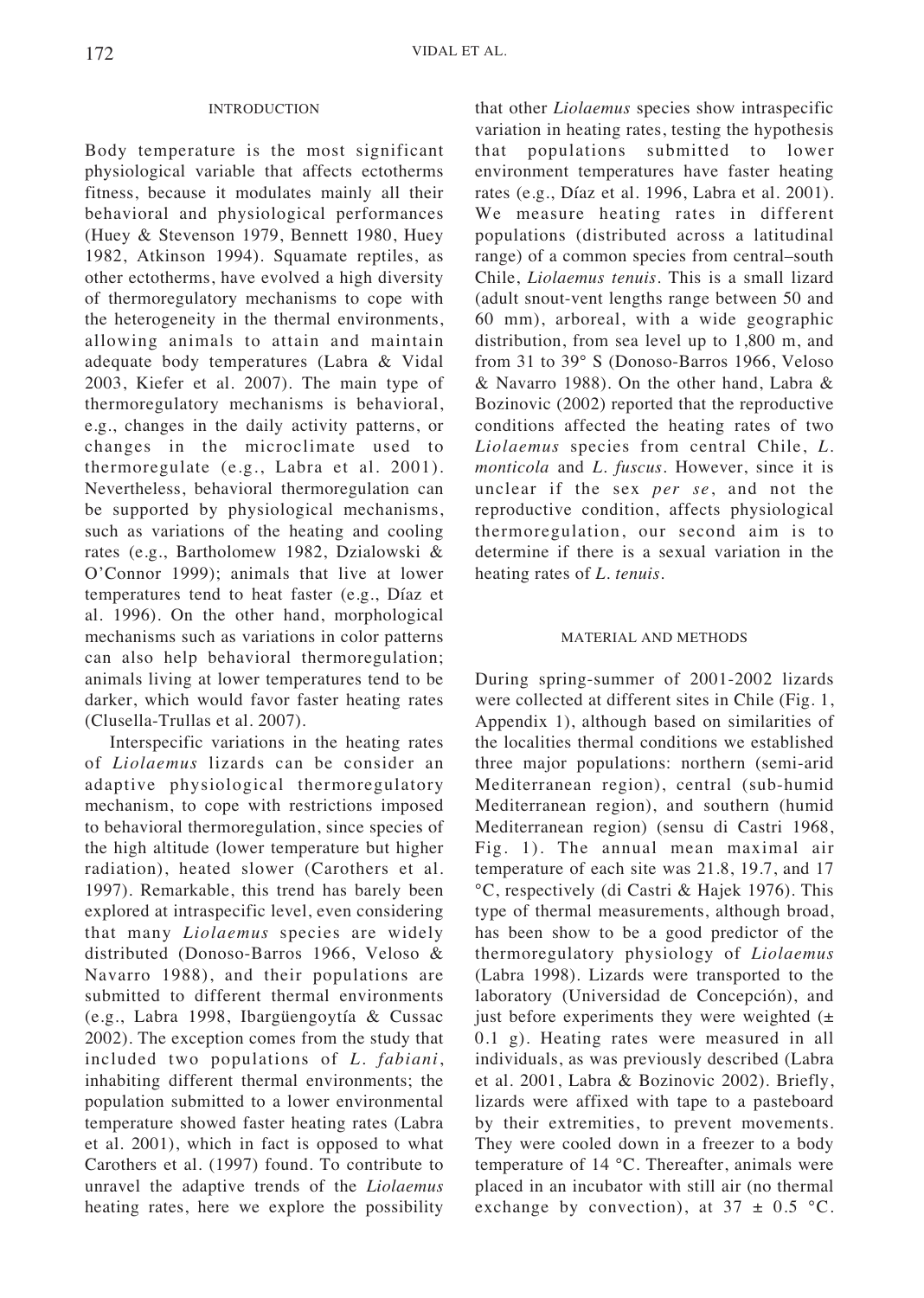as a function of time, where Tb was the body temperature and Ta the air temperature  $(37 \text{ °C})$ : b =  $-0.4343/\tau$  (Cossins & Bowler 1987). At the end of experiments, lizards were sacrificed, fixed in alcohol (70 %), and deposited in the Museo de Zoología of Universidad de Concepción (see Appendix 1).



*Fig. 1:* Geographic location of the collecting sites of *Liolaemus tenuis*. Insert: distribution of *L. tenuis* in Chile. The main map corresponds to the dashed area of the complete Chilean map.

Localización geográfica de los sitios de colecta de *Liolaemus tenuis*. Inserto: distribución de *L. tenuis* en Chile. El mapa principal corresponde al área achurada del mapa de Chile completo.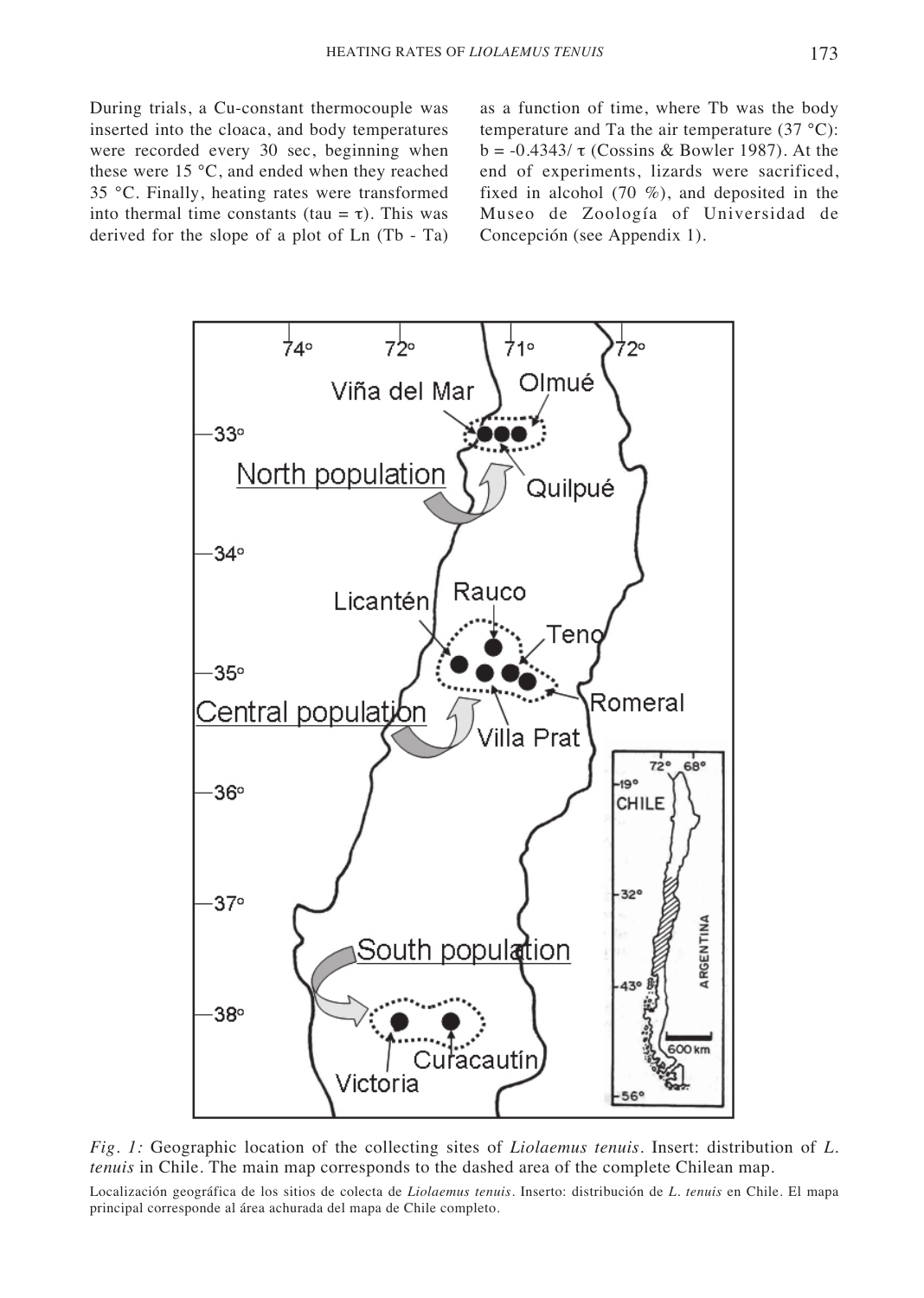Analysis of the differences between sexes and population in weight was performed by two-way analysis of variance (ANOVA). Because body mass affects the speed of heat exchange (Carothers et al. 1997, Dzialowski & O'Connor 2004), the effects of sex, population and their interactions upon heating rates was analyzed with a two-way ANCOVA with body mass as covariate, followed by Tukey test for multiple comparisons. One-way ANCOVAs were used to test initially intrapopulation homogeneity in heating rates.

## **RESULTS**

The measurements of the body weight obtained for different populations and sexes are shown in Table 1, while the mean values of thermal time constants are shown in Fig. 2. Differences in body mass was detected between sexes  $(F<sub>1,35</sub>)$  $= 6.17$ ,  $P = 0.02$ ), but no differences were found among populations  $(F_{2,35} = 0.24; P =$ 0.79) and there was no effect of the interaction  $(F_{2,35} = 0.09, P = 0.913)$ . The three populations did not show significant intrapopulation differences in  $\tau$  (northern: F<sub>2,25</sub> = 0.17, P = 0.85; central:  $F_{2,20} = 0.21$ ,  $P = 0.92$ ; southern: F2,25 = 0.02, P = 0.89). However, *L. tenuis* showed a geographical variation in heating rates ( $F_{2,35} = 28.31$ ,  $P = 0.001$ ); it was higher in the northern population than in the other two populations  $(P < 0.001)$ , and there were no differences in the heating rates between central and southern populations  $(P > 0.05)$ . On the other hand, there were sexual differences in heating rates. As is shown in Fig. 2, females heated slower than males  $(F_{1,35} = 4.39, P =$  0.043), and this difference was independent of the population, since there was no effect of the interaction between sex and population upon heating rates ( $F_{2,35} = 0.68$ ,  $P = 0.51$ ). Since interaction was not significant, we reanalyze τ; two independent one-way ANCOVAs, with body mass as a covariable, were used to study the effects of sex and population. In both cases we obtained a significant effect of these factors (population:  $F_{2,35} = 25.40$ ,  $P = 0.001$ ; sex:  $F_{1,35}$  $= 5.67, P = 0.024$ .

## DISCUSSION

The heating rates of *L. tenuis* showed intraspecific variation, at population and sex level. Although measurements were obtained allowing lizards only the absorption of longwave radiation, this intraspecific variation in heating rates suggests that it may have an important role under natural conditions, particularly when lizards use thigmothermic thermoregulation. As in other Squamate (e.g., Gibson & Falls 1979; Díaz et al. 1996, Labra et al. 2001) this variation may constitute an adaptation to cope with variations in the thermal constraints imposed to behavioral thermoregulation. The northern population, submitted to a higher environmental (e.g., substrate) temperature, heated slower, which may reduce the potential negative effects of inhabit at higher temperatures (i.e., overheating). Under the present experimental conditions, when individuals were impeded to conduct behavioral thermoregulation (e.g., heating rates measured in immobilized individuals), the likelihood that the northern

## TABLE 1

Descriptive statistic (mean ± standard error) of the snout-vent length (SVL, mm), and body mass (g) of male and female of *Liolaemus tenuis* from three populations; n = sample size

Estadística descriptiva (promedio ± error estándar) de la longitud hocico-cloaca (SVL, mm) y masa corporal (g) de machos y hembras de *Liolaemus tenuis* provenientes de tres poblaciones; n = tamaño de muestra

| Population | SVL.                    |                         | Body mass              |                        |
|------------|-------------------------|-------------------------|------------------------|------------------------|
|            | Male                    | Female                  | Male                   | Female                 |
| Northern   | $50.65 \pm 1.23$ n = 12 | $50.07 \pm 1.25$ n = 14 | $4.12 \pm 0.15$ n = 12 | $3.77 \pm 0.13$ n = 14 |
| Central    | $47.57 \pm 2.01$ n = 8  | $49.29 \pm 1.02$ n = 12 | $4.18 \pm 0.03$ n = 8  | $3.90 \pm 0.08$ n = 12 |
| Southern   | $52.11 \pm 1.34$ n = 10 | $50.76 \pm 1.59$ n = 15 | $4.16 \pm 0.23$ n = 10 | $3.71 \pm 0.15$ n = 15 |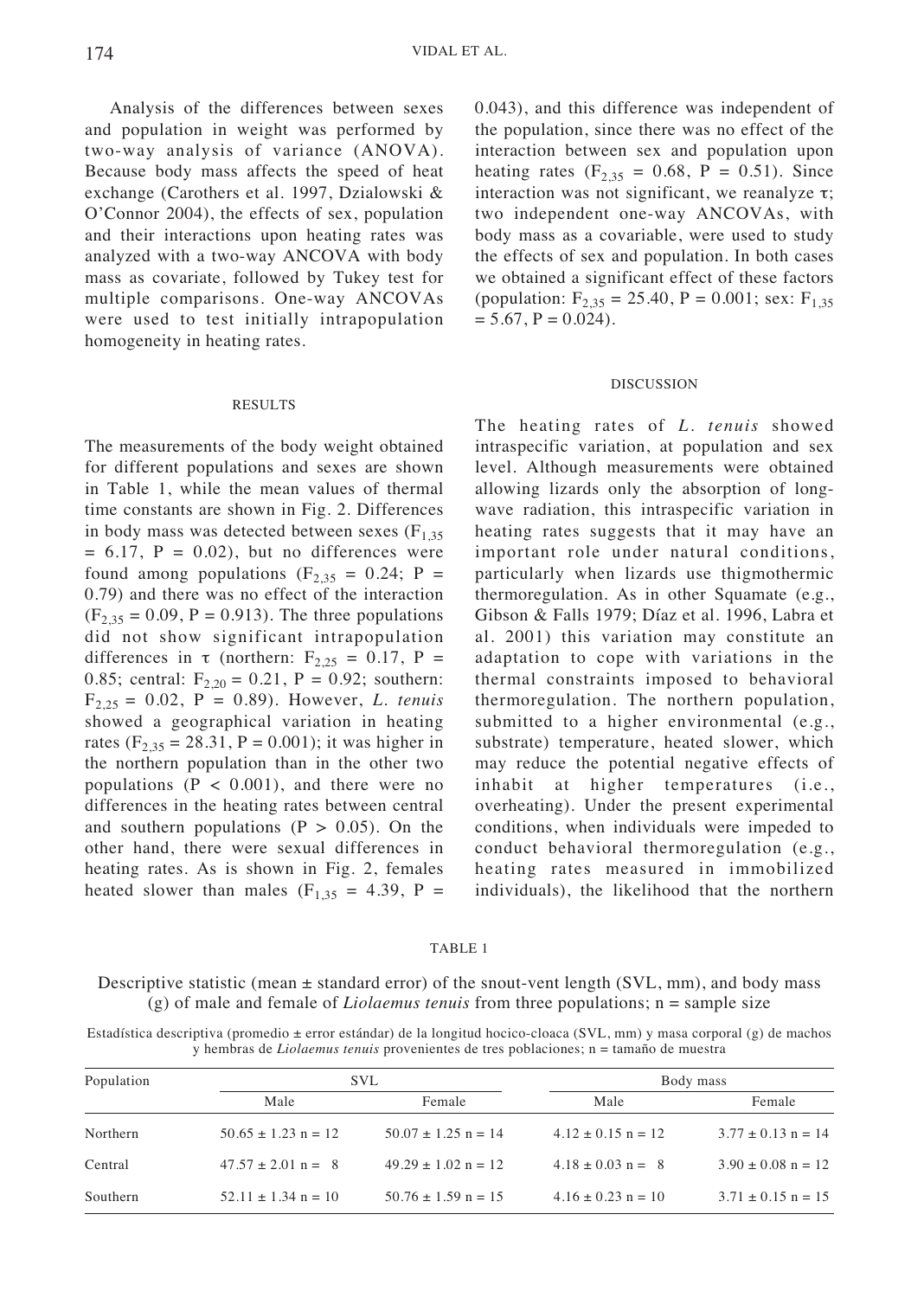population overheated was lowered by 39 %. The plasticity of the heating rates in *L. tenuis* is also supported when is determined the differences in the thermal time constant between the northern population (t =  $5.29 \pm$  $0.61$  min, mean  $\pm$  SD) and the one reported for a *L. tenuis'* population from similar latitude but higher altitude (t =  $3.00 \pm 0.25$  min) (Labra & Bozinovic 2002). However, this latter t value is similar to the one measured in the southern population (t =  $3.09 \pm 0.77$  min). Because, at higher altitudes *Liolaemus* are submitted to lower environmental temperature (Carothers et al. 1997), a faster heating rate may allow lizards, living at lower environmental temperatures (i.e., higher altitude and latitude), not to reduce dramatically their daily and annual activity period (Norris 1967). Nevertheless, under the assumption that heating rates of *L. tenuis* are adaptive, it is unclear why

the central and southern populations were similar. Future studies are necessary to evaluate the possibility that the different populations differ in their physiological thermoregulatory responses when other radiative conditions are available e.g., short-wave radiation and use heliothermic thermoregulation (see Belliure & Carrascal 2002). Additionally, populations may differ in other physiological mechanism, involved in thermoregulation, such as breathing patterns that, by bucopulmonar evaporation, can help to reduce the overheating possibilities (Tattersall et al. 2006).

*Liolaemus tenuis* not only has sexual dimorphism in morphology (Vidal et al. 2005) and coloration (Vidal et al. 2007), it also has sexual differences in the thermal physiology, as females showed slower heating rates than males. Presently, sexual variation physiological thermoregulatory mechanisms in



*Fig. 2:* Mean thermal time constants of males and females of *Liolaemus tenuis* from three populations distributed along a latitudinal range. Bars are means  $\pm$  standard error. Circles are the mean annual maximal air temperature where the different populations inhabit (di Castri & Hajek 1976).

Promedio de las constantes de tiempo térmicas de machos y hembras de *Liolaemus tenuis* provenientes de tres poblaciones distribuidas a lo largo de un rango latitudinal. Las barras corresponden a los promedios ± error estándar. Los círculos corresponden a la temperatura promedio anual máxima del ambiente en donde viven las diferentes poblaciones (di Castri & Hajek 1976).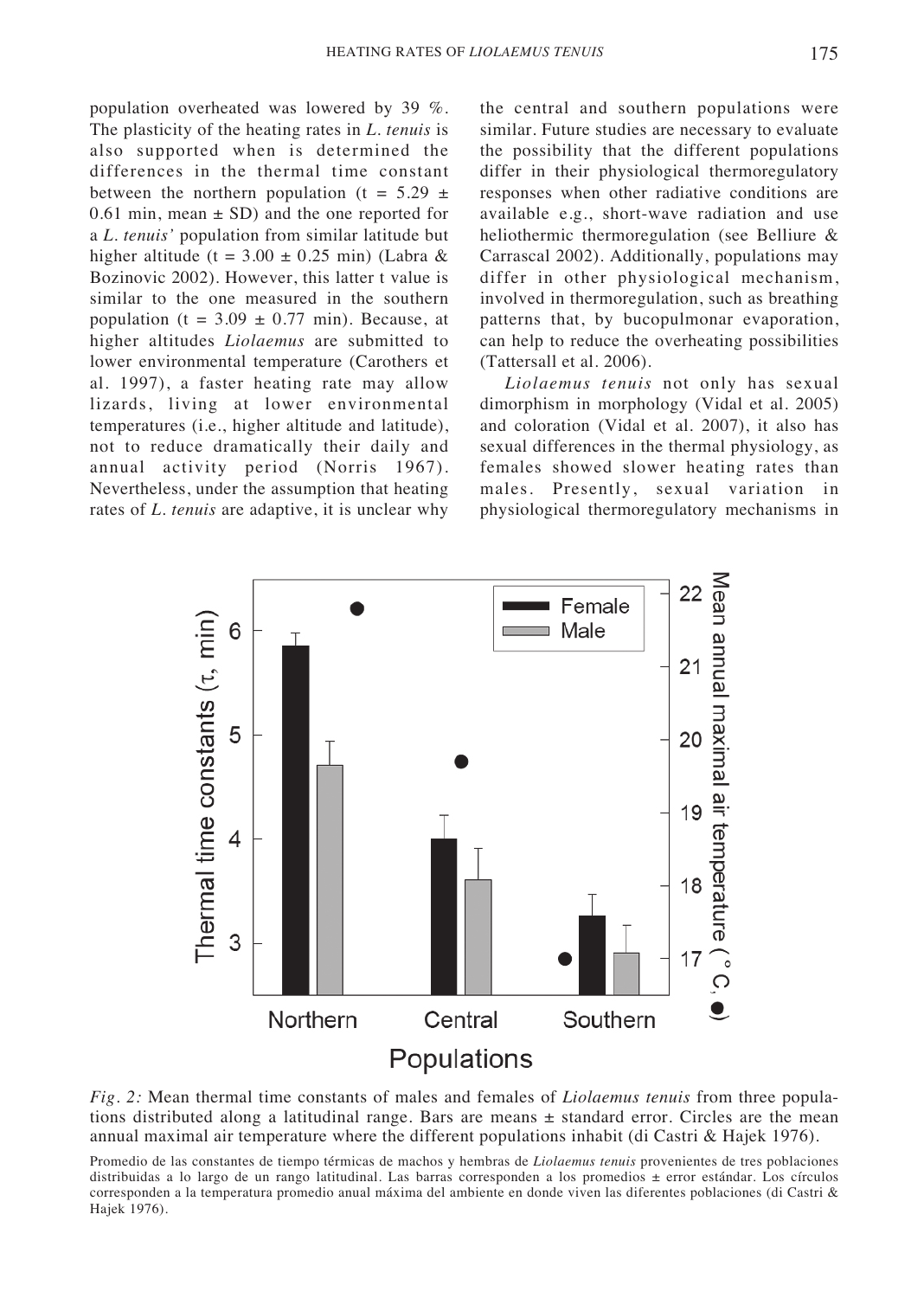lizards has been neglected. As far as we know for Squamate, there are only two reports indicating sexual differences in heat exchange. Fraser (1985) reported no sexual differences in the heating rates of *Ergenia cunninghami*, although males showed slower cooling rates than females. On the other hand, Ibargüengoytía (2005) reported that females of *Phymaturus patagonicus* had slower heating rates than males, as we found for *L. tenuis.* However, these authors did not give hypotheses to explain these sexual variations in heating exchange. We propose that these sexual differences in heating rates of *L. tenuis* may be consequence of differences in the social behavior of both sexes. Males are territorial and defend a harem (Manzur & Fuentes 1979), exhibiting high levels of aggression during intrasexual interactions (Trigosso-Venario et al. 2002). Males, compared to females, can save about 15 % of time during each heating event. Therefore, by warming faster males can reduce the time spent in behavioral thermoregulation, being able to allocate more time to defend and maintain their territories and harems. In addition, males will not be seriously impaired if they are forced continuously to have activities that keep them out of their preferred body temperatures (e.g., fights), as they can heat faster.

A well-documented factor that affects heating rates is skin color. Dark species or populations tend to be more abundant in environments with lower temperatures (Clusella-Trulla et al. 2007), because dark colors will favors faster heating (Norris 1967). Our measurements of heating rates in *L. tenuis* were not done with the aim to determine if color modulates these rates, as they were not measured under sunlight. However, it is noteworthy that the darkest sex (females) and population (northern) (Vidal et al. 2007), showed the corresponding slower heating rates. Thus, the combined information suggests that colors may not play a key role in *L. tenuis'* thermoregulation.

The exact mechanism that underlies the geographic and sexual variation in the heating rates of *L. tenuis* is unclear. It might be consequence of differences in the cardiovascular system, such as in the degree of vascularization and/or control of heart rate. Because an increase in the number of small

vessels determines an increase in the rate of heat transfer (Seebacher 2000), we propose that males and females may differ in the skin vascularization, and males, and probably the central and southern populations, have a denser network of vessels in their surfaces. This also would favor males to regulate the color of their skin, as they, much more than females, show significant color change due to temperature (Donoso-Barros 1966). Males can start to exhibit their colorful bodies soon after they are active, behavior that may be important for males' social interactions (Vidal et al. 2007). Alternative, populations and/or sexes can have differences in their abilities to control heart rate, and eventually females and northern population can keep or have slower heart rates, which would determine slower heating rates (Seebacher 2000).

Finally, our results tend to support the hypothesis that populations submitted to a lower environmental temperatures show faster heating rates. However, the differences between the trends reported for the *Liolaemus* heating rates (Carothers et al. 1997, Labra et al. 2001, Labra & Bozinovic 2002, this study), can be consequence of the use of different methodologies to determine these rates. Therefore, for a better comprehension of the factors that modulate *Liolaemus* heating rates, it is crucial to perform new experiments and determine among other, which is the effect of different heat transmission modes upon heating rates of *Liolaemus* species (Belliure & Carrascal 2002).

### ACKNOWLEDGEMENTS

Authors thanks to V. Jerez, R. Moreno, M. Fernández and R. Cifuentes by their invaluable assistance in the field; P. Sabat and two reviewers for helpful comments on an early version of the manuscript. This study was partly funded by FONDECYT 1980115 to JCO and 3990021 to AL.

#### LITERATURE CITED

- ATKINSON D (1994) Temperature and organism size: a biological law for ectotherms? Advances in Ecological Research 25: 1-58.
- BARTHOLOMEW GA (1982) Physiological control of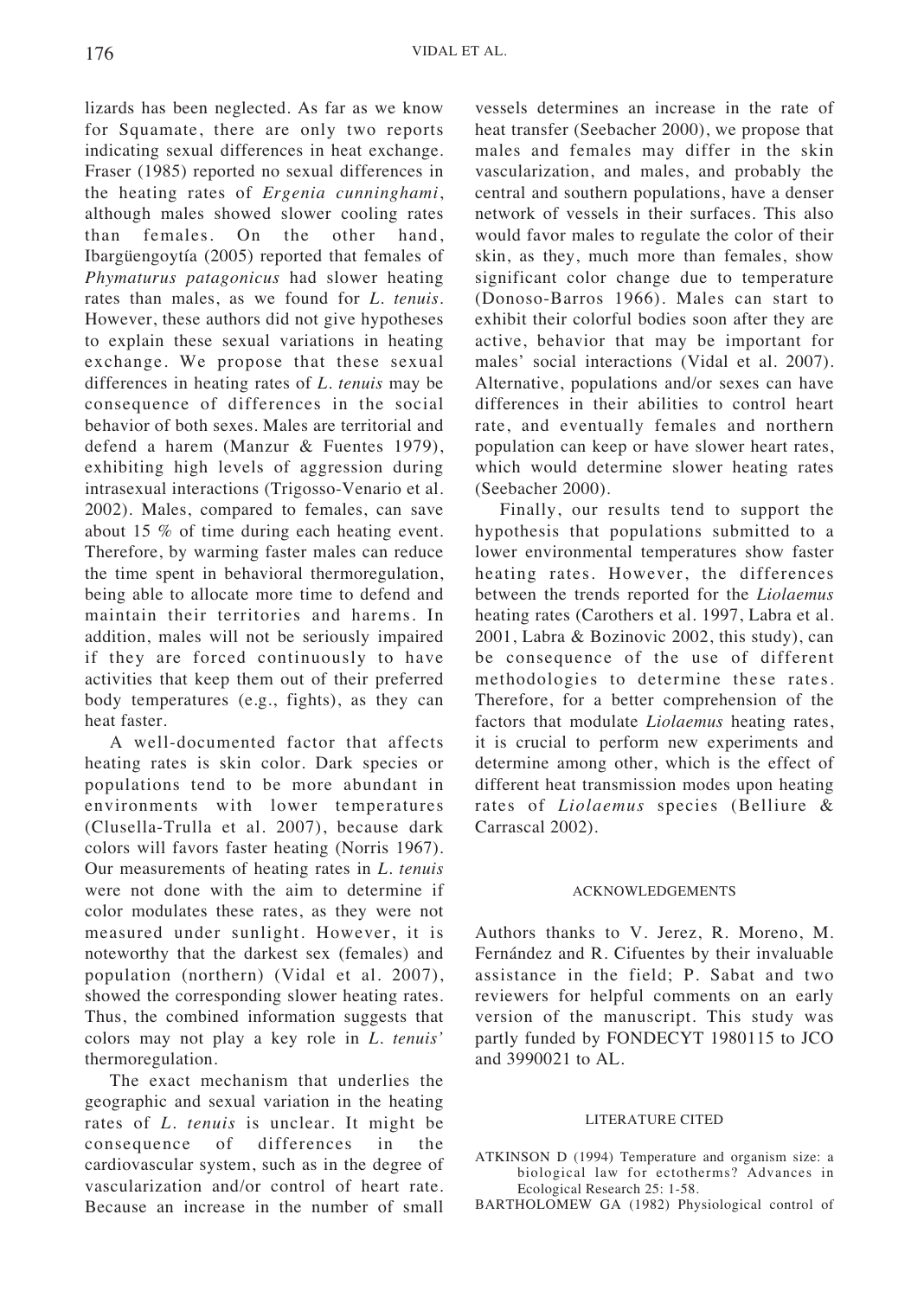body temperature. In: Gans C & FH Pough (eds) Biology of Reptilia: 167-211. Academic Press, London, United Kingdom.

- BELLIURE J & LM CARRASCAL (2002) Influence of heat transmission mode on heating rates and on the selection of patches for heating in a Mediterranean lizard. Physiological and Biochemical Zoology 75: 369-376.
- BENNETT AF (1980) The thermal dependence of lizard behaviour. Animal Behaviour 28: 752-762.
- CAROTHERS JH, SF FOX, PA MARQUET & FM JAKSIC (1997) Thermal characteristics of ten Andean lizards of the genus *Liolaemus* in central Chile. Revista Chilena de Historia Natural 70: 297- 309.
- CLUSELLA-TRULLAS S, JH VAN WYK & JR SPOTILA (2007) Thermal melanism in ectotherms. Journal of Thermal Biology 32: 235-245.
- COSSINS AR & K BOWLER (1987) Temperature biology of animals. Chapman and Hall, New York, New York, USA. 399 pp.
- DI CASTRI F (1968) Esquisse ecologique du Chili. In: Deboutteville D & T Rapoport (eds) Biologie de l'Amérique austral: 7-52. Edition du Centre National de la Recherche Scientifique, Paris, France.
- DI CASTRI F & ER HAJEK (1976) Bioclimatología de Chile. Vicerrectoría Académica de la Universidad Católica de Chile, Santiago, Chile. 128 pp.
- DÍAZ JA, D BAUWENS & B ASENSIO (1996) A comparative study of the relation between heating rates and ambient temperatures in lacertid lizards. Physiological Zoology 69: 1359-1383.
- DONOSO-BARROS R (1966) Reptiles de Chile. Universidad de Chile, Santiago, Chile. 458 pp.
- DZIALOWSKI EM & MP O'CONNOR (1999) Utility of blood flow to the appendages in physiological control of heat exchange in reptiles. Journal of Thermal Biology 24: 21-32.
- DZIALOWSKI EM & MP O'CONNOR (2004) Importance of the limbs in the physiological control of heat exchange in *Iguana iguana* and Sceloporus undulatus. Journal of Thermal Biology 29: 299-305.
- FRASER S (1985) Variability of heating and cooling rates during radiant heating in a scincid lizard, *Egernia cunninghami.* Comparative Biochemistry and Physiology 80: 281-286.
- GIBSON AR & B FALLS (1979) Thermal biology of the common garter snake *Thammnophis sirtalis* L. II. The effects of melanism. Oecologia 43: 99-109.
- HUEY RB (1982) Temperature, physiology and the ecology pf reptiles. In: Gans C & FH Pough (eds) Biology of Reptilia: 25-91. Academic Press, London, United Kingdom.
- HUEY RB & RD STEVENSON (1979) Integrating thermal physiology and ecology of ectotherms: a discussion of approaches. American Zoology 19: 357-366.
- IBARGÜENGOYTÍA NR & VE CUSSAC (2002) Body temperatures of two viviparous *Liolaemus* lizard species, in Patagonian rain forest and steppe. Herpetological Journal 12: 131-134.

*Associate Editor: Francisco Bozinovic Received August 14, 2007; accepted November 30, 2007*

- IBARGÜENGOYTÍA NR (2005) Field, selected body temperature and thermal tolerance of the syntopic lizards *Phymaturus patagonicus* and *Liolaemus elongatus* (Iguania: Liolaemidae). Journal of Arid Environments 62: 435-448.
- KIEFER MC*,* M. VAN SLUYS & C.F.D. ROCHA (2007) Thermoregulatory behaviour in *Tropidurus torquatus* (Squamata, Tropiduridae) from Brazilian coastal populations: an estimate of passive and active thermoregulation in lizards. Acta Zoologica 88: 81-87.
- LABRA A (1998) Selected body temperatures of seven species of Chilean *Liolaemus* lizards. Revista Chilena de Historia Natural 71: 349-358.
- LABRA A & F BOZINOVIC (2002) Interplay between pregnancy and physiological thermoregulation in Liolaemus lizards. Ecoscience 9: 421-426.
- LABRA A & MA VIDAL (2003) Termorregulación en reptiles: un veloz pasado y un futuro lento. In: Bozinovic F (ed) Fisiología ecológica y evolutiva. Teoría y casos de estudio en animales: 207-224. Ediciones Universidad Católica de Chile, Santiago, Chile.
- LABRA A, M SOTO-GAMBOA & F BOZINOVIC (2001) Behavioral and physiological thermoregulation of Atacama desert-dwelling *Liolaemus* lizards. Ecoscience 8: 413-420.
- MANZUR MI & ER FUENTES (1979) Polygyny and agonistic behavior in the tree-dwelling lizard *Liolaemus tenuis* (Iguanidae). Behavioral Ecology and Sociobiology 6: 23-28.
- NORRIS KS (1967) Color adaptation in desert reptiles and its thermal relationship. In: W. W. Mistead (ed) Lizards ecology, a symposium: 162-229. University of Missouri Press, Columbia, Missouri, USA.
- SEEBACHER F (2000) Heat transfer in a microvascular network: the effect of heart rate on heating and cooling in reptiles (*Pogona barbata* and *Varanus varius*). Journal of Theoretical Biology 203: 97- 109.
- TATTERSALL GJ, V CADENA & MC SKINNER (2006) Respiratory cooling and thermoregulatory coupling in reptiles. Respiratory Physiology & Neurobiology 15: 302-318.
- TRIGOSSO-VENARIO R, A LABRA & HM NIEMEYER (2002) Interactions between males of the lizard *Liolaemus tenuis*: roles of familiarity and memory. Ethology 108: 1-8.
- VELOSO A & J NAVARRO (1988) Lista sistemática y distribución geográfica de anfibios y reptiles de Chile. Bolletino del Museo Regionale de Scienze Naturale (Italy) 6: 481-539.
- VIDAL MA, JC ORTIZ, CC RAMÍREZ & M LAMBOROT (2005) Intraspecific variation in morphology and sexual dimorphism in *Liolaemus tenuis* (Tropiduridae). Amphibia-Reptilia 26: 343- 351.
- VIDAL MA, JC ORTIZ & A LABRA (2007) Sexual and geographic variation of color patterns in *Liolaemus tenuis* (Squamata, Liolaeminae). Gayana (Chile) 71: 27-33.